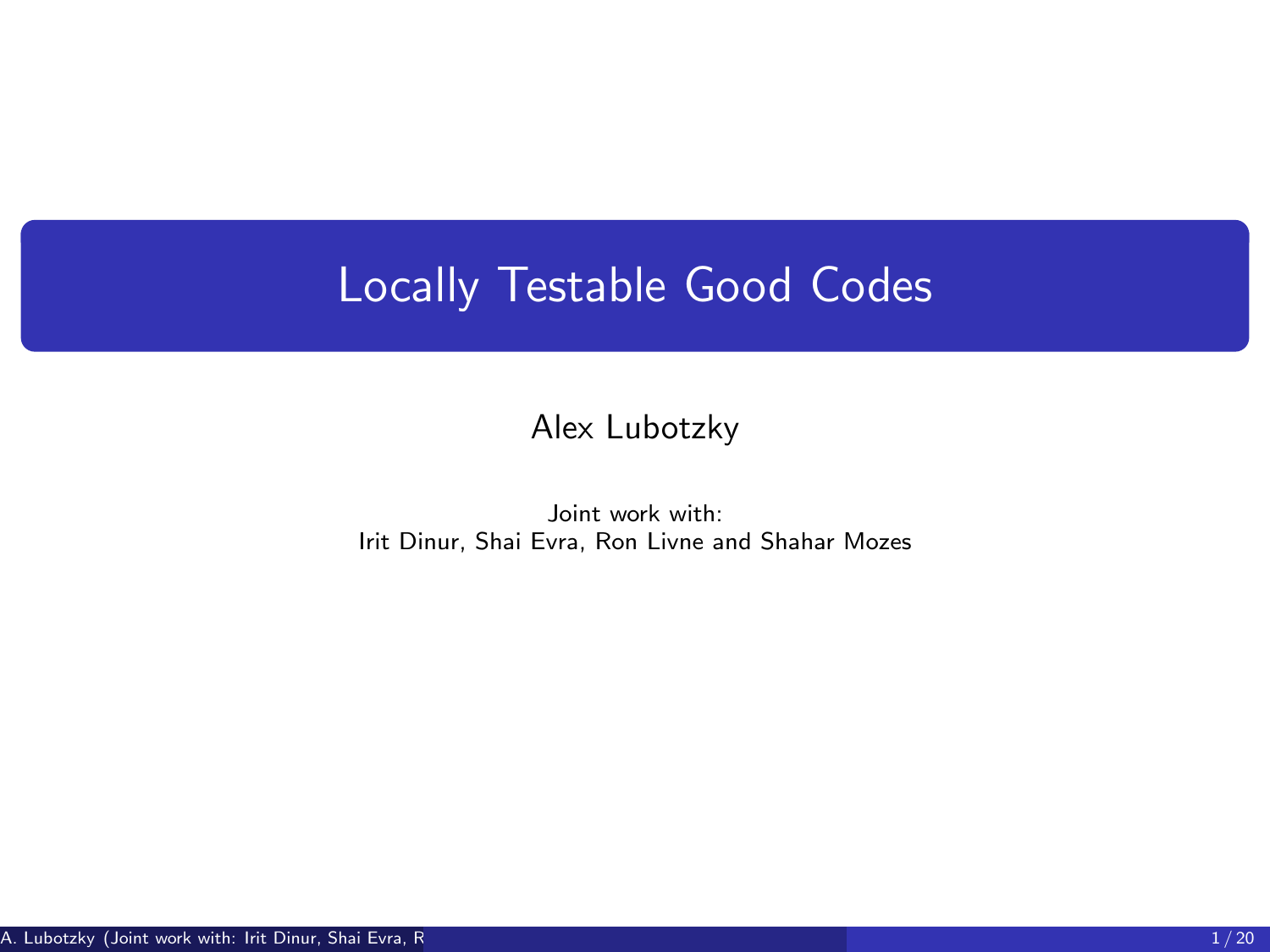Let  $\mathbb{F}_q$  =field of order q, usually  $q = 2$ .

An  $(n, k, d)_q$ -code  $C$  is a subspace of  $\mathbb{F}_q^n$  of dimension  $k$  and distance at least  $d$ , where

$$
dist(C) = \min\{(\text{Hamming}) \text{ dist } (\alpha, \beta) \mid \alpha \neq \beta \in C\}
$$

$$
= \min\{(\text{Hamming}) \text{ weight } (\alpha) \mid 0 \neq \alpha \in C\}
$$

We are interested in the case  $n \to \infty$ .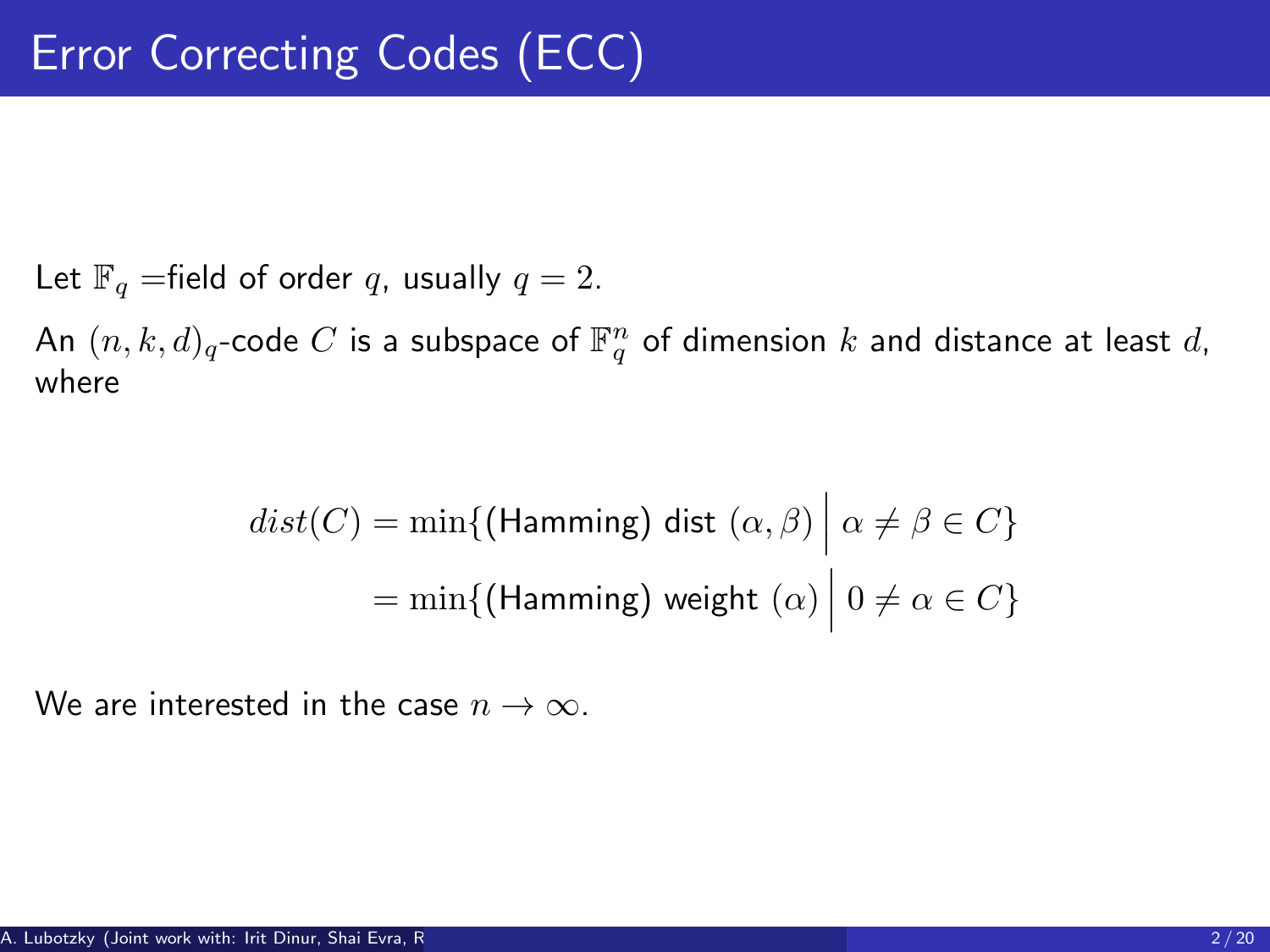A code (or more precisely a family of codes) is good

if  $\exists \varepsilon > 0$  s.t.  $k > \varepsilon n$  and  $d > \varepsilon n$ .

The standard terminology:

$$
\mathsf{rate} = \rho(C) = \frac{k}{n} \quad \text{(normalized) distance } = \delta(C) = \frac{d}{n}
$$

and C is good if  $\rho(C)$  and  $\delta(C)$  are bounded below by some  $\varepsilon$ .

- (Say: "Constant rate and constant distance")
- Ex: 1) Random codes defined by random constraint
	- 2) many explicit examples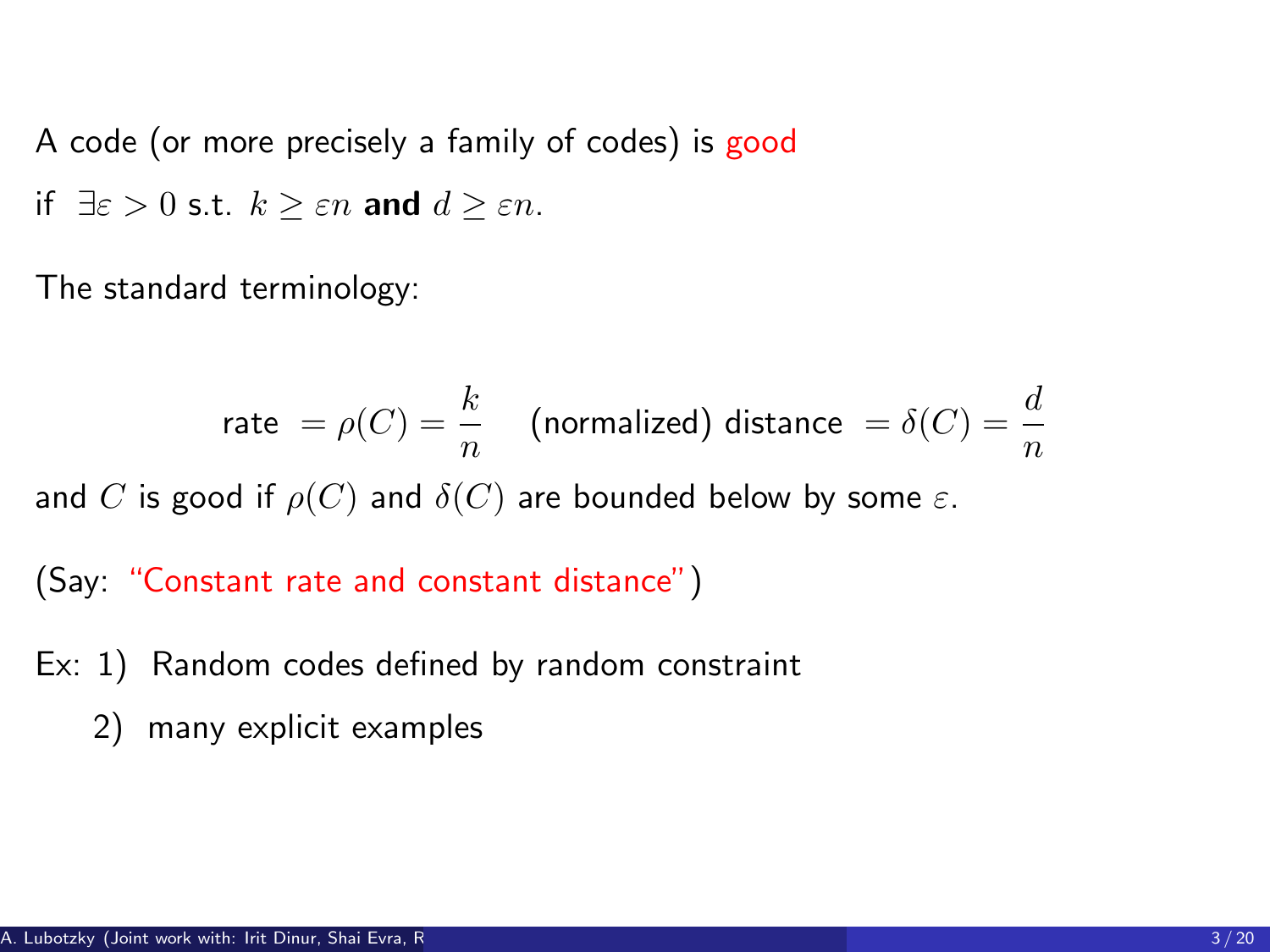The code(s) is called LDPC (= low density parity check) if C is defined by equations ( $=$  linear functionals  $=$  constraints) with bounded support.

Equivalently

$$
C^{\perp} = \{ \beta \in \mathbb{F}_q^n \mid \langle \alpha, \beta \rangle = 0 \quad \forall \alpha \in C \}
$$

is spanned by vectors of bounded support.

$$
(<\alpha,\beta> = \sum_{i=1}^{n} a_i b_i).
$$

Ex: Gallager: 60's Random code defined by random equations of bounded support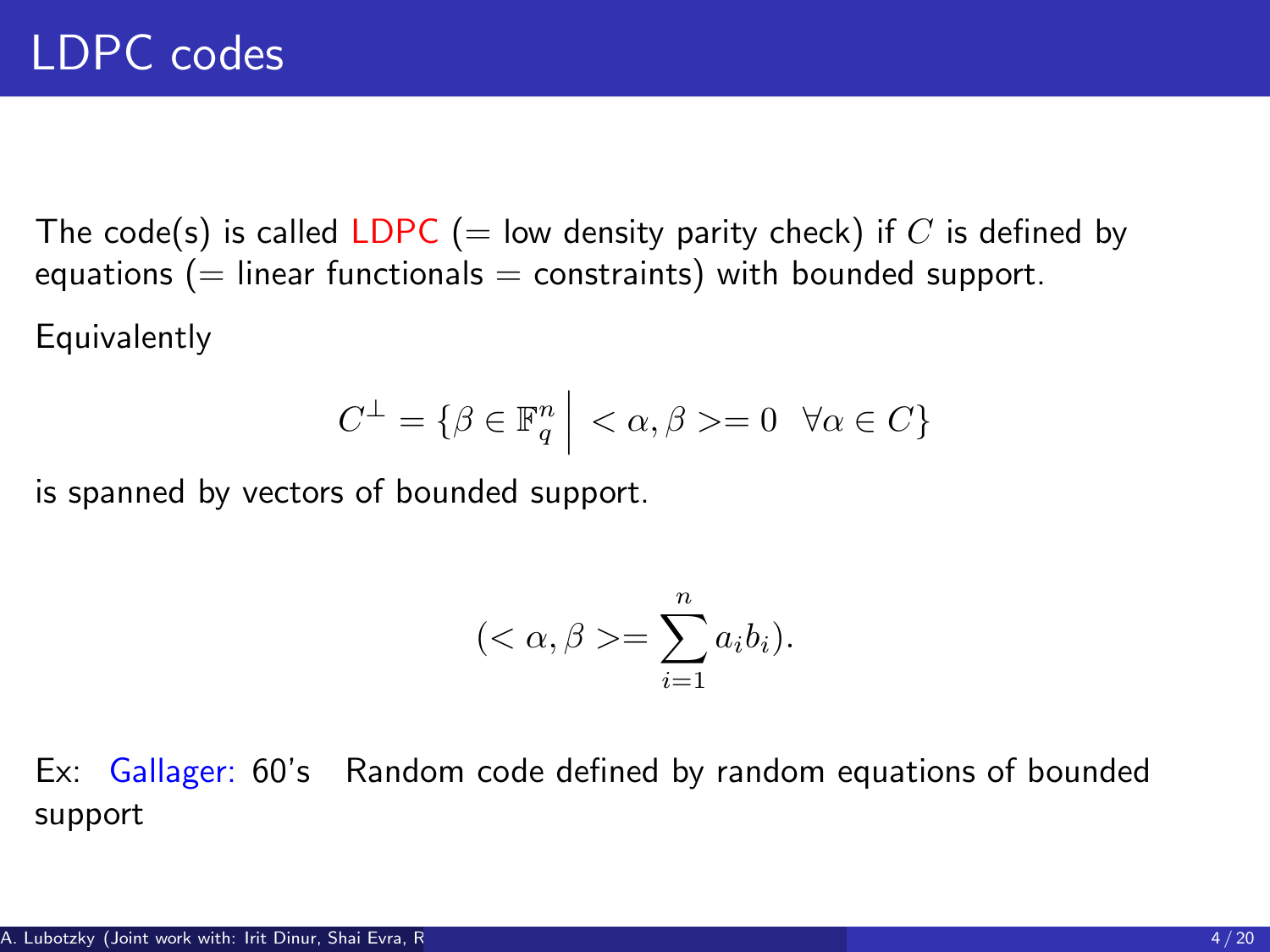A breakthrough by Sipser & Spielman in the 90's was the explicit construction of "Expander codes" which are LDPC good codes

Let  $X = (V, E)$  be an r-regular graph. Its e.v.'s (the e.v.'s of the adjacency matrix) are in  $[-r, r]$ . The largest is always r and the second one  $\lambda(X)$  (with  $\lambda(X) < r$  iff X is connected).

**Def:** X is called  $\lambda$ -expander for some  $\lambda < r$ ,

if  $\lambda(X) \leq \lambda$ 

Again: we want  $r \& \lambda$  fixed and

 $|X| \to \infty$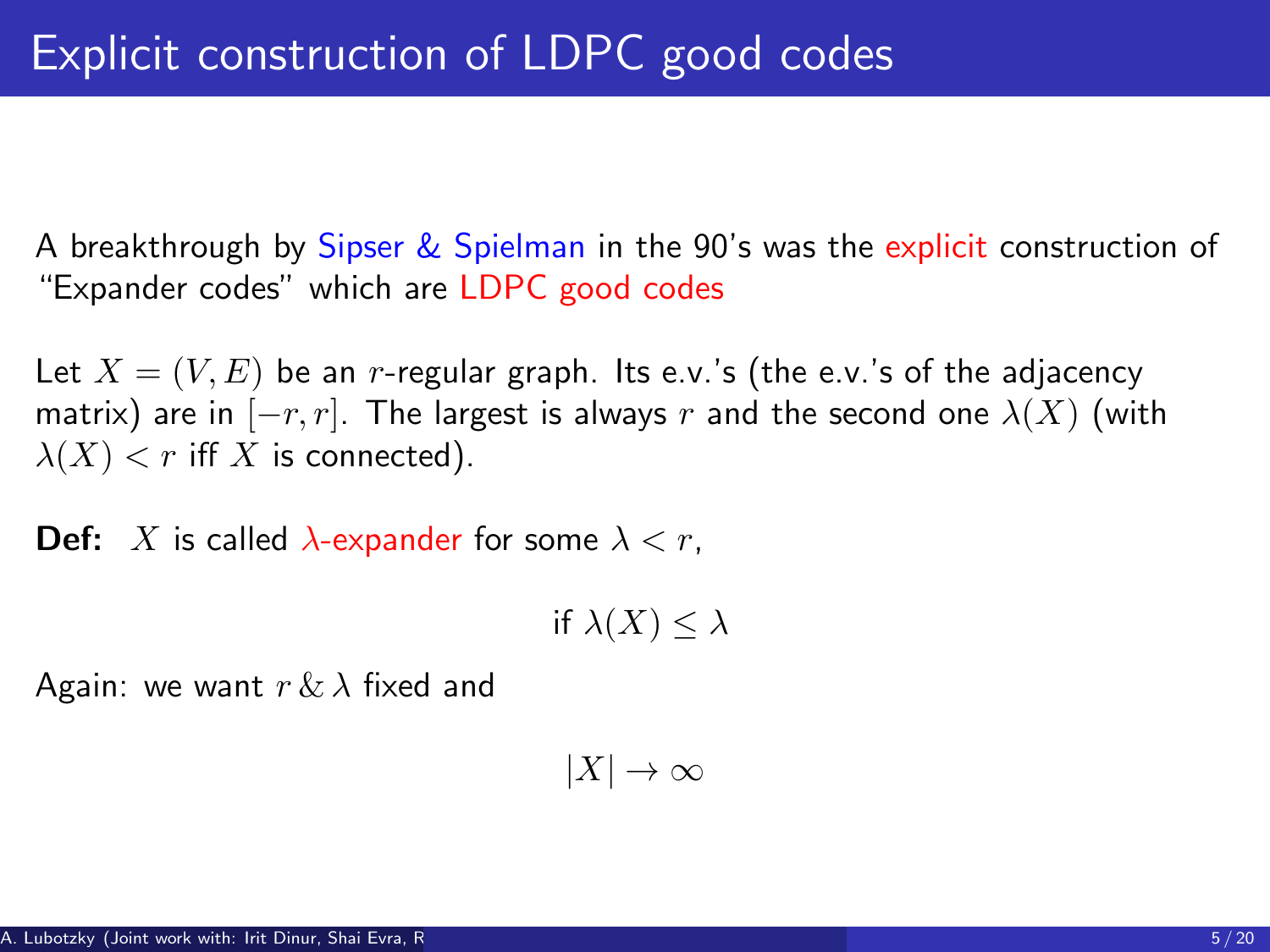**Def** :  $X$  is called Ramanujan graph if  $\lambda(X) < 2\sqrt{r-1}$ 

There are explicit constructions of Ramanujan graphs:

For  $r = p + 1$ , p prime (Lubotzky-Phillips-Sarnak, see also Margulis)  $r = p^e + 1$  (Morgenstern)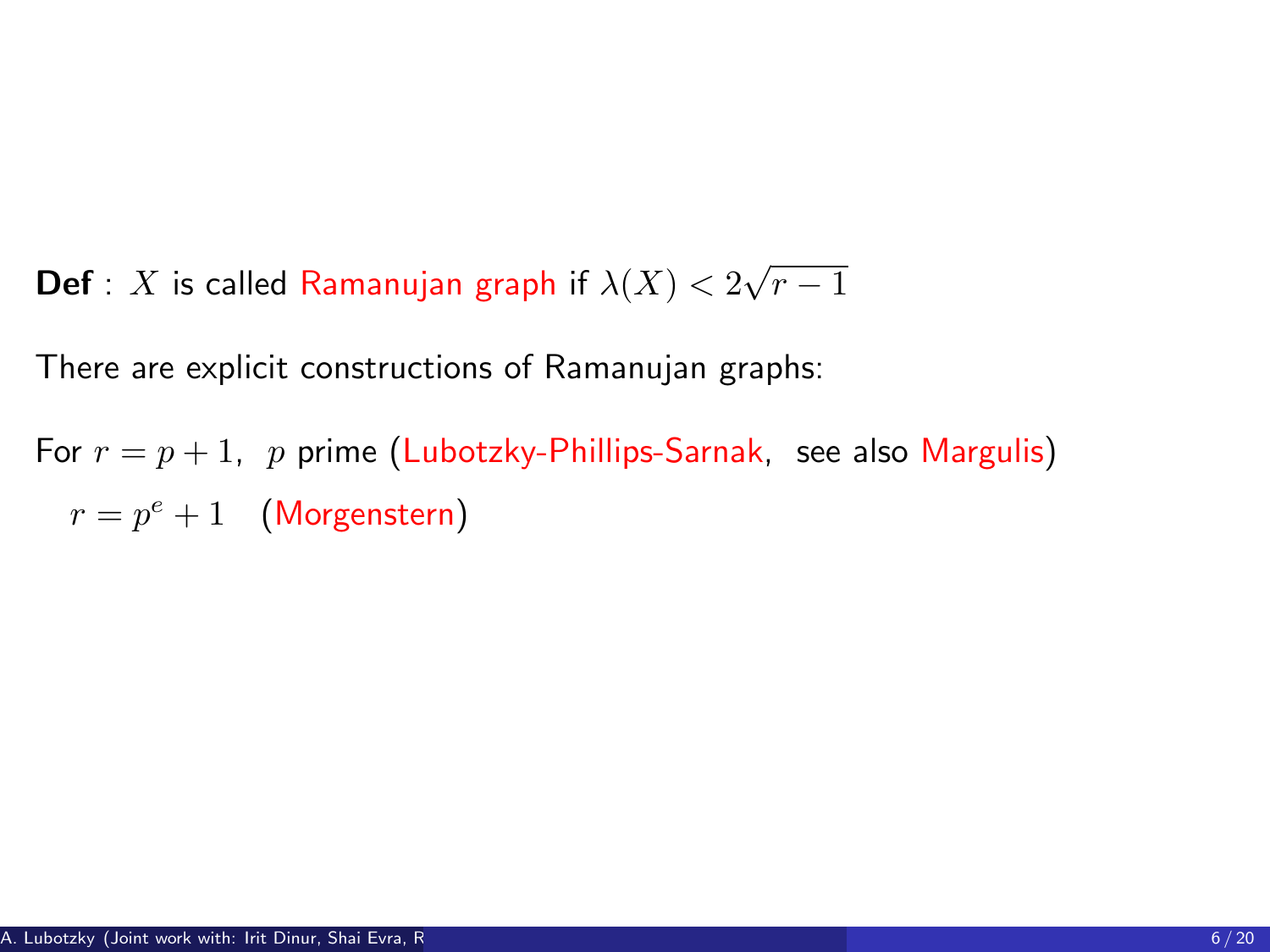$X = (V, E)$ , r-regular  $\lambda$ -expander graph on m vertices r fixed,  $\lambda$  fixed,  $m \to \infty$ 

Let  $C_0 \leq \mathbb{F}_2^r$  a subspace ("the small code"). Label the r edges around each vertex v by  $\{1, \ldots, r\}$  (no consistency assumption). Let  $W = \{f : E \to \mathbb{F}_2\}$ 

so:

$$
n := \dim(W) = \frac{mr}{2}
$$

and "the large code"

$$
C = \{ f \in W \, |f|_{\mathsf{link}(v)} \in C_0, \ \forall v \in V \}
$$

i.e. the local view of  $f$  at every vertex is in the small code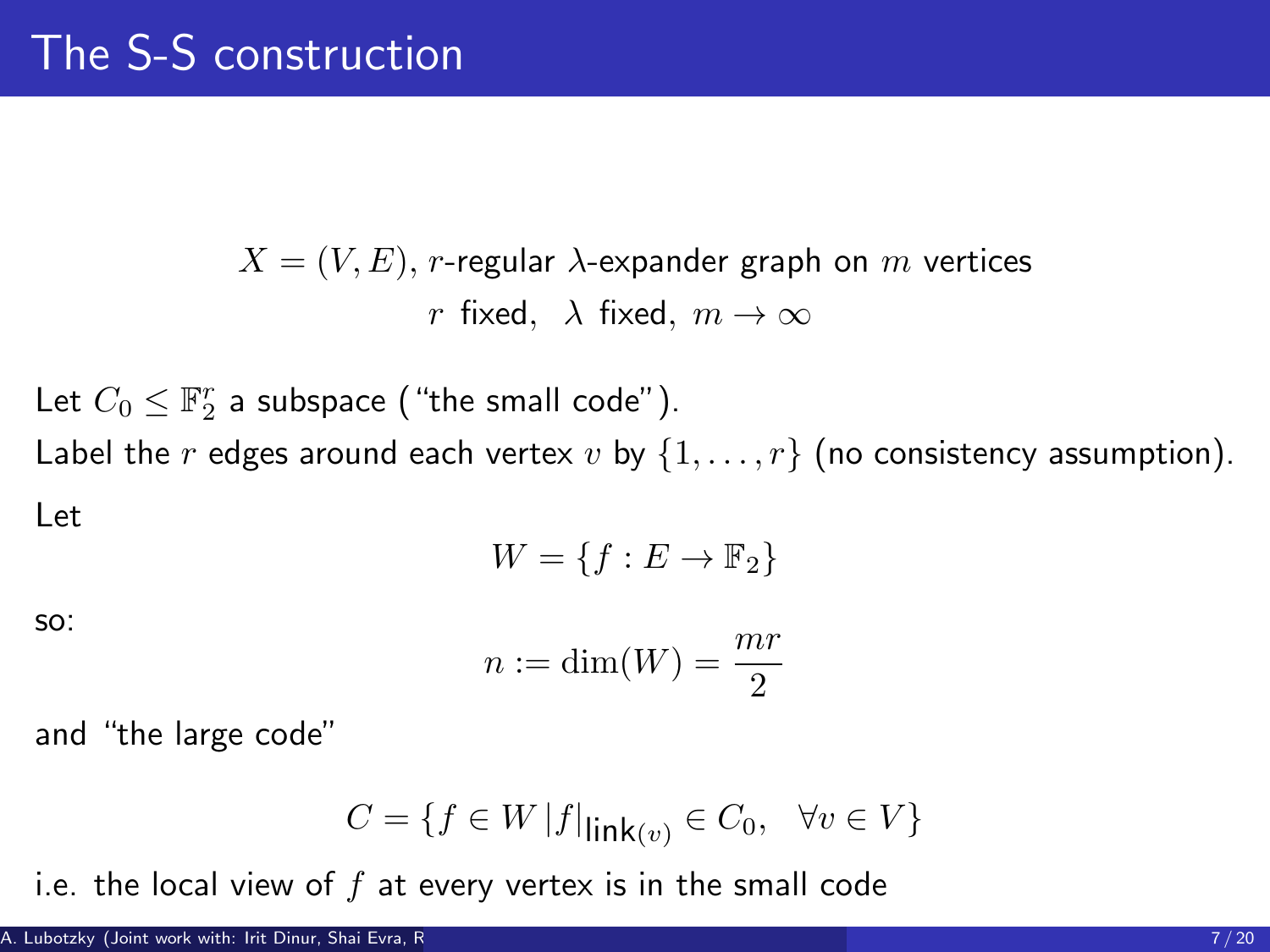# Theorem Sipser-Spielman

If

(a) dim  $C_0 > \frac{r}{2}$ (b) distance $(C_0) > \lambda(X)$ 

then  $C$  is an LDPC good code.

# Sketch of proof:

(1) LDPC - clear !! (2)  $\dim(C) \geq n - m(r - \dim C_0) =$ mr  $\frac{nr}{2} - mr + m \dim C_0 = m(\dim C_0 - \frac{r}{2})$  $\frac{1}{2}$ ) =  $=$  $\frac{2}{1}$  $\frac{2}{r}$ (dim  $C_0 - \frac{r}{2}$  $\frac{1}{2}$ ) n  $\overline{\phantom{a}}$ constant.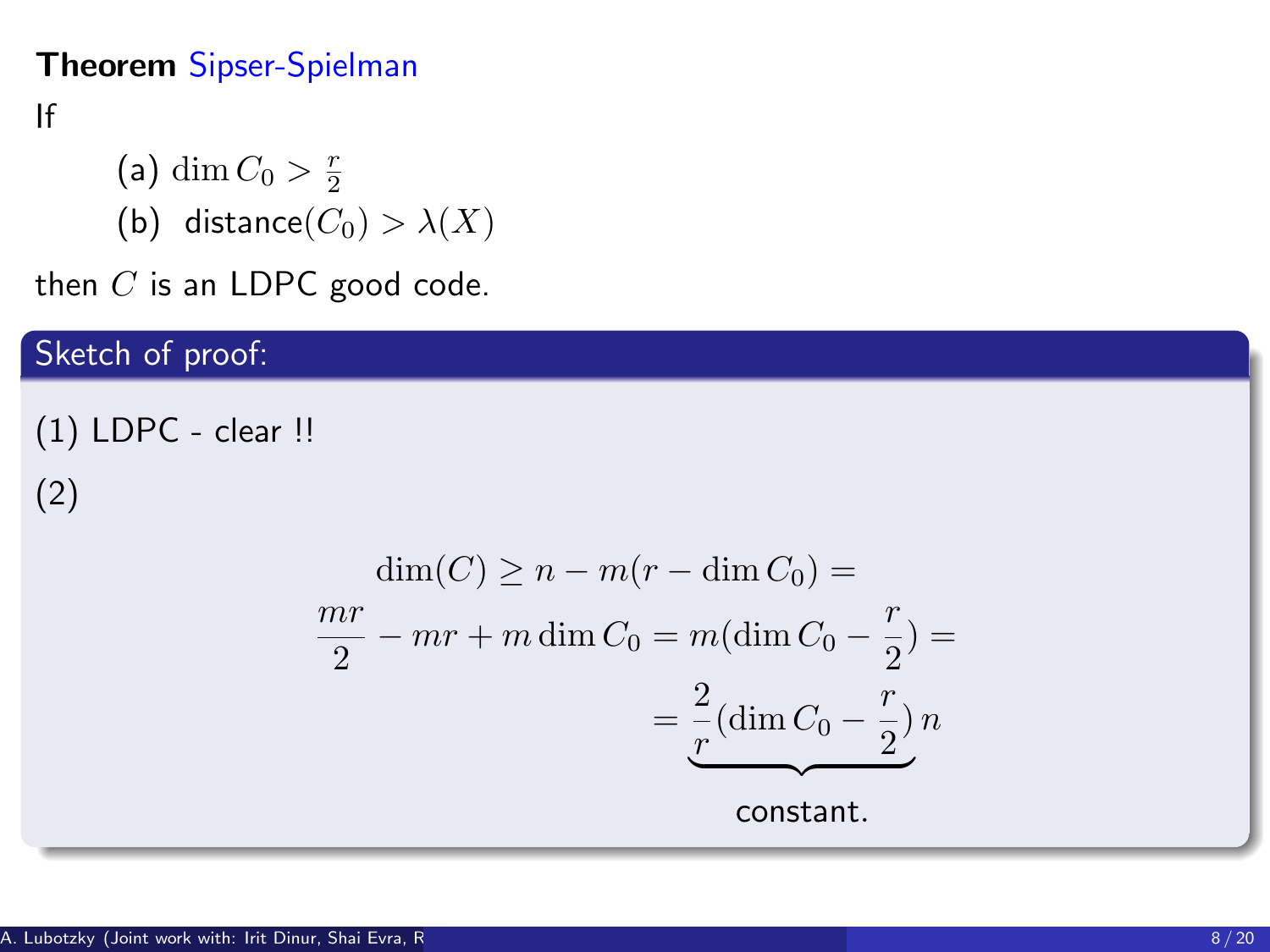(3) Let  $0 \neq f \in C$  and let  $F =$  support $(f)$  and  $G$  the subgraph of X spanned by F.

**Lemma** (Alon-Chung) If  $G \subset X$  a subgraph with average degree  $l > \lambda(X)$ , then  $|G| \geq \frac{1}{r}(l - \lambda(X)) |X|$ .

Here the degree of every vertex of G is  $\geq$  i.e., distance  $(C_0) > \lambda(X)$  hence  $|G|$  is linear in  $n = |X|$ .

Now use Ramanujan  $r$ -regular graphs and some fixed code  $C_0\leq \mathbb{F}_2^r$ (Even if chosen by random, it is for a fixed(!)  $r$ . But actually there are explicit). CHE CONSERVITY AND READ.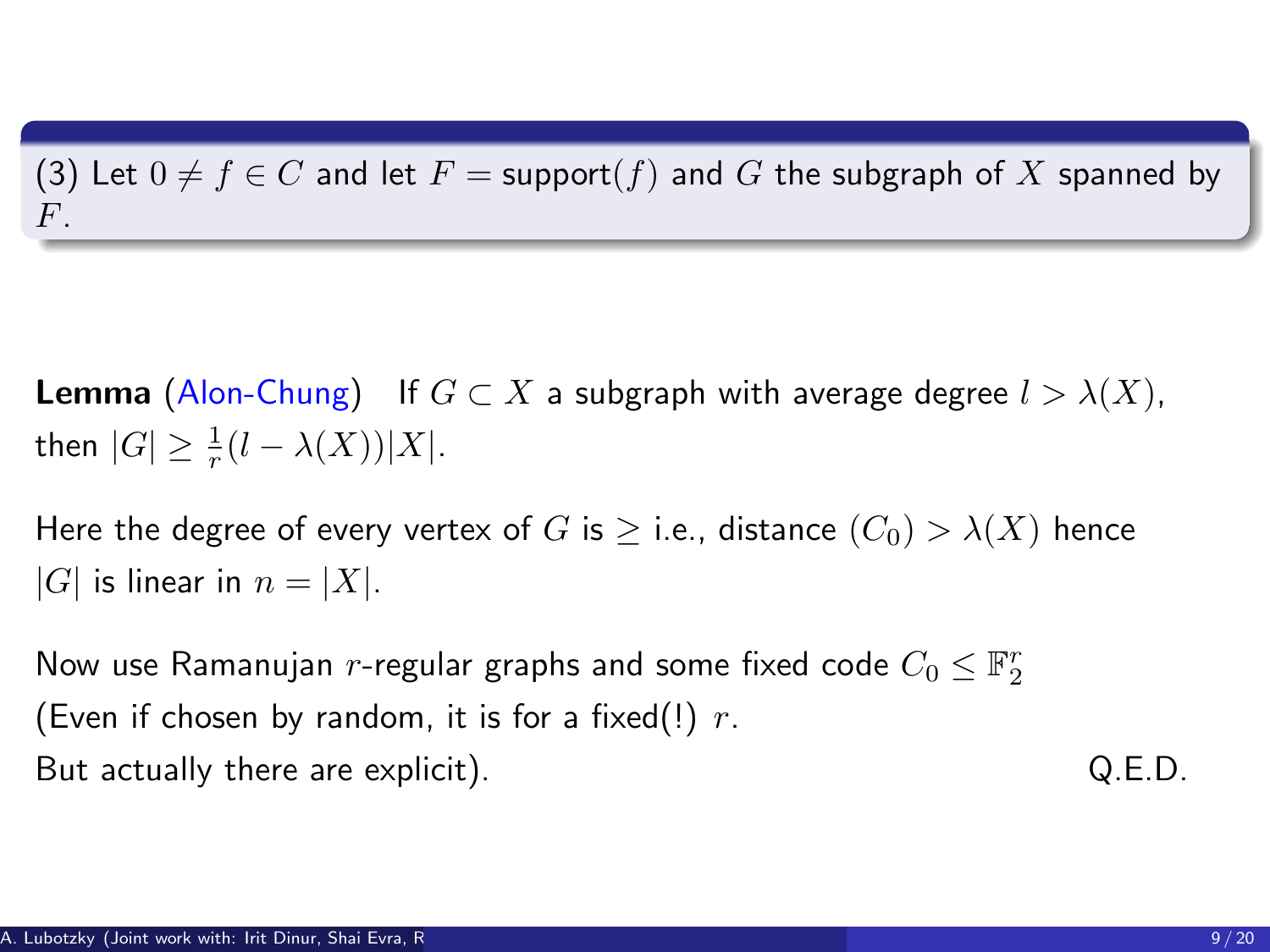# Locally testable codes (LTC)

A code  $C\leq\mathbb{F}_{2}^{n}$  is a  $(q,\varepsilon)$ -locally testable code if there exists a random algorithm  $A$  which for every  $\alpha\in\mathbb{F}_2^n$ ,  $A$  reads only  $q$  random bits of  $\alpha$ and answers YES if  $\alpha \in C$  and answers NO with probability

$$
Pr(A \text{ answers NO}) \ge \varepsilon \cdot \frac{1}{n} \text{distance}(\alpha, C)
$$

i.e. A can decide, by reading only a few bits of  $\alpha$  if  $\alpha$  is in C or far away from it.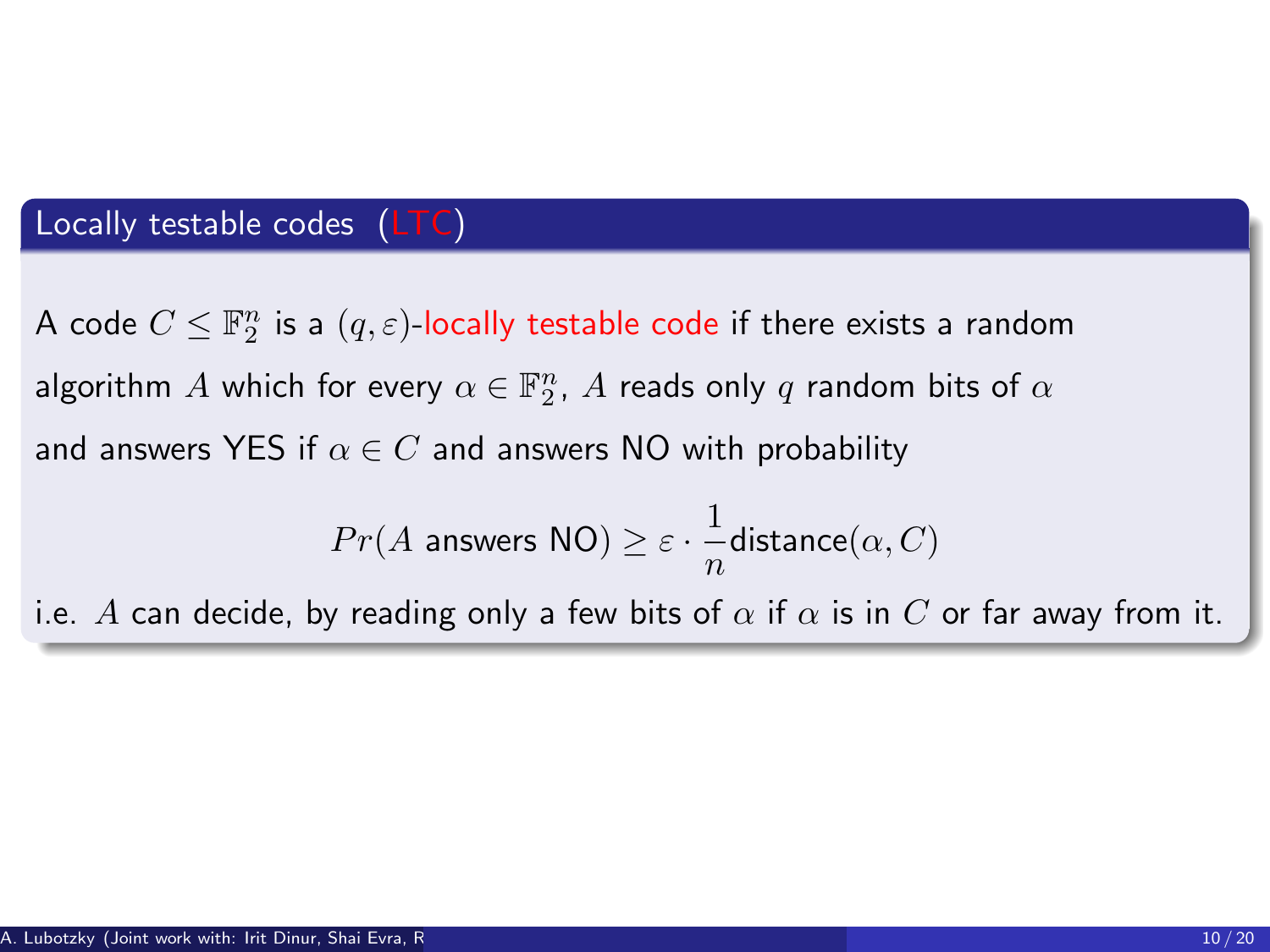#### Example:

Let  $W = \{f : \mathbb{F}_2^m \to \mathbb{F}_2 | f$  a function $\}$ so:  $n = \dim W = 2^m$ Let  $C =$  the linear functionals in  $W$ so  $\dim(C) = m = \log_2(n)$ . Let A be the test: choose random  $x, y \in \mathbb{F}_2^n$ and answer YES if  $f(x + y) = f(x) + f(y)$ 

### Theorem (Blum-Luby-Rubinfeld [BLR], 1993)

Prob (A answers NO)  $\geq \frac{2}{27}(\frac{1}{n}\textsf{distance}(f,C))$ So X is  $(3, \frac{2}{27})$ -LTC code. But far away from being good.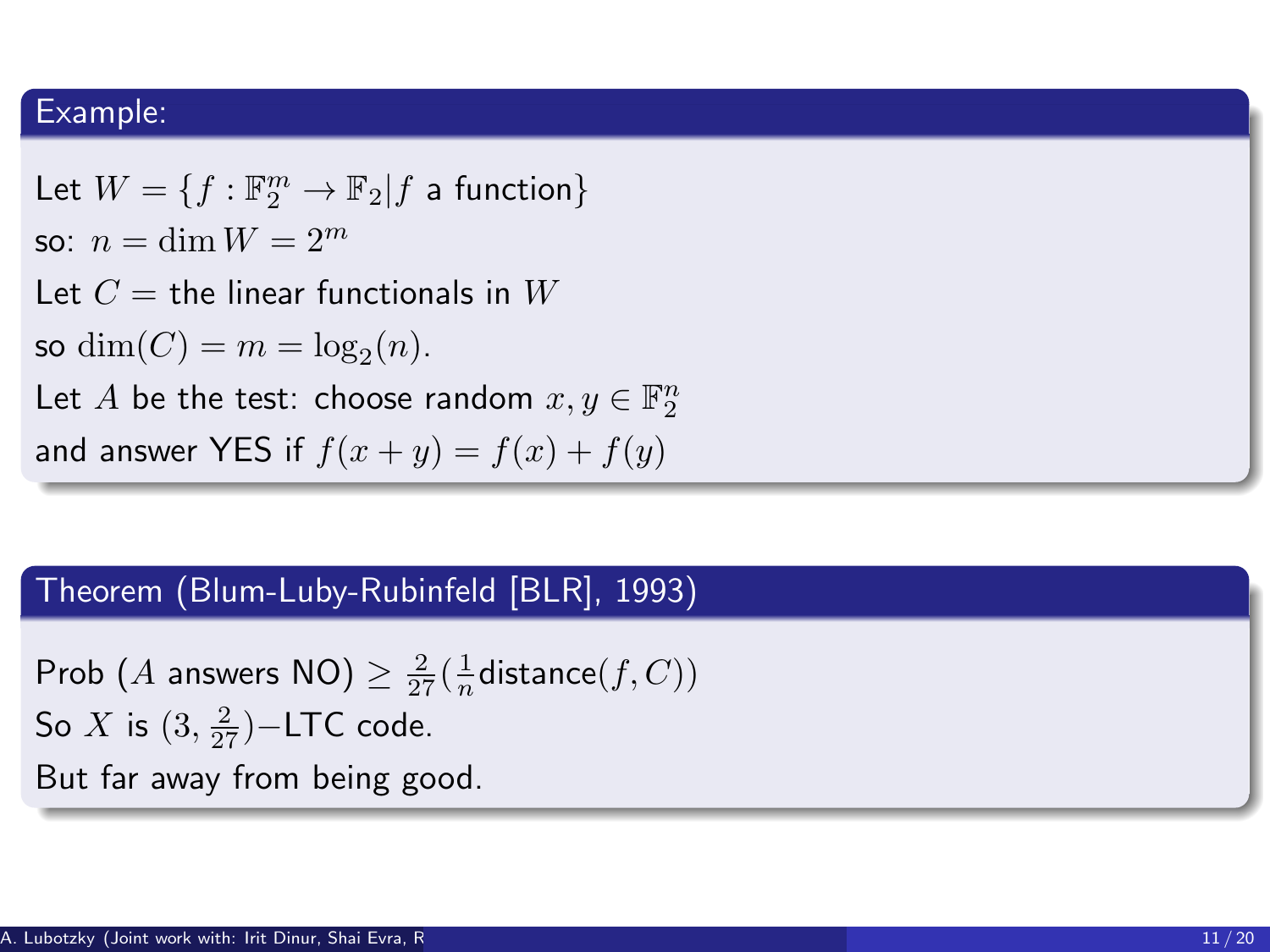### Other LTC codes:

- Reed-Solomon
- Reed-Muller

• The tensor code Let  $C_1 \leq \mathbb{F}_2^{n_1}$  be a "smooth code" and  $C_2 \leq \mathbb{F}_2^{n_2}$ . The tensor code  $C_1\otimes C_2\leq \mathbb{F}^{n_1}\otimes \mathbb{F}_2^{n_2}=M_{n_1,n_2}(\mathbb{F}_2)$  is the code of the  $n_1\times n_2$ matrices over  $\mathbb{F}_2$  such that each column is in  $C_1$  and each row in  $C_2$  (so  $n = n_1 n_2$  and  $k = (\dim C_1) \cdot (\dim C_2)$ .

The algorithm  $A$  chooses a random row or column and check.<br> $\mathcal{L} \cap \mathcal{L} \cap \mathcal{L} \cap \mathcal{L} \cap \mathcal{L}$ If  $C_1 \& C_2$  good, so is  $C_1 \otimes C_2$  with  $q = \sqrt{n}$  (say  $n_1 = n_2$ ).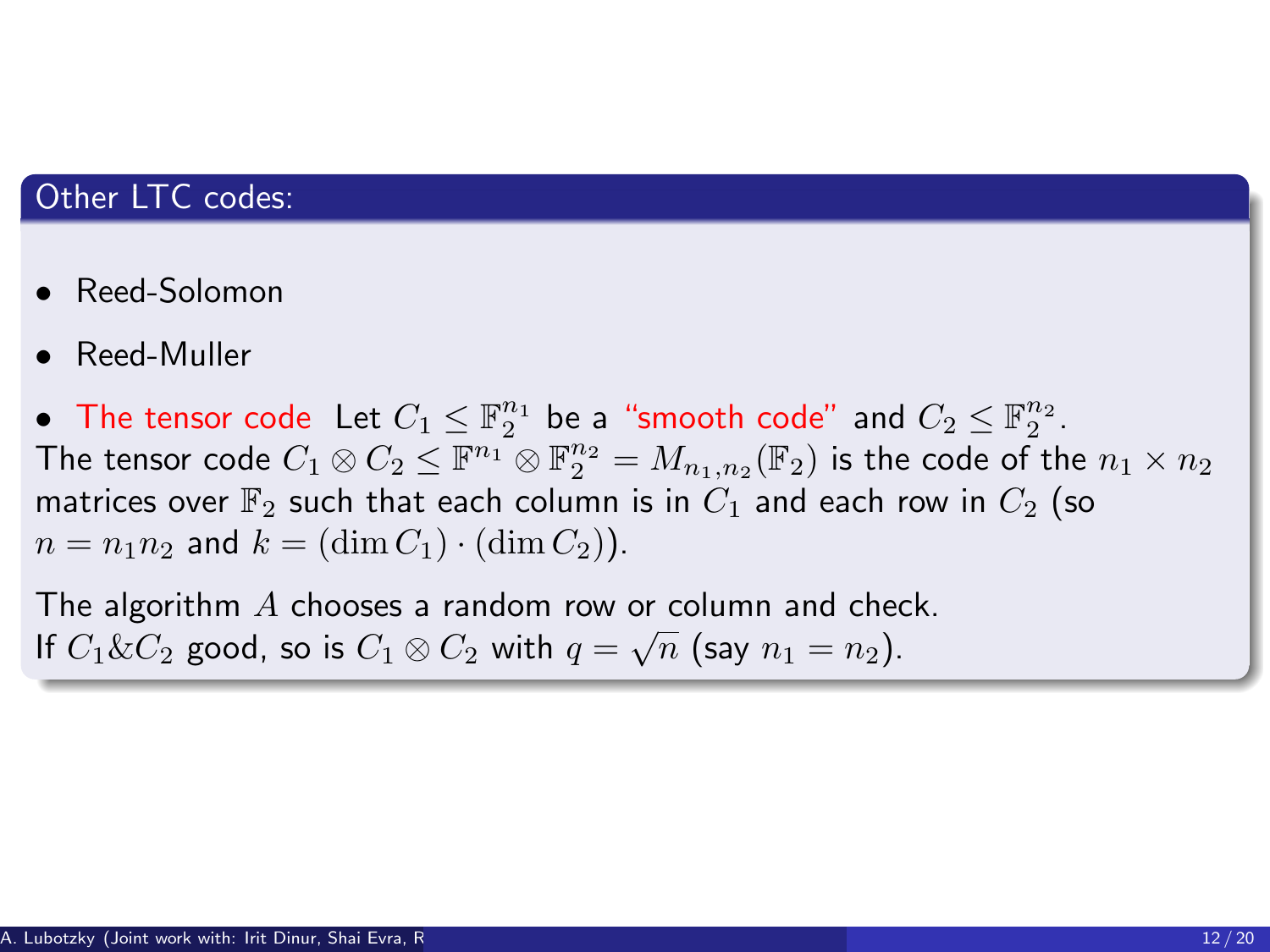# A long standing problem

Are there good LTC with constant number of queries, i.e.,  $q$  is constant independent of  $n$ ?

# The  $C^3$  problem:

constant rate, constant distance and constant number of queries.

#### Remark

Random (LDPC) are not! Check ! So find a needle in a haystack rather than hay in a haystack, if the needle exists.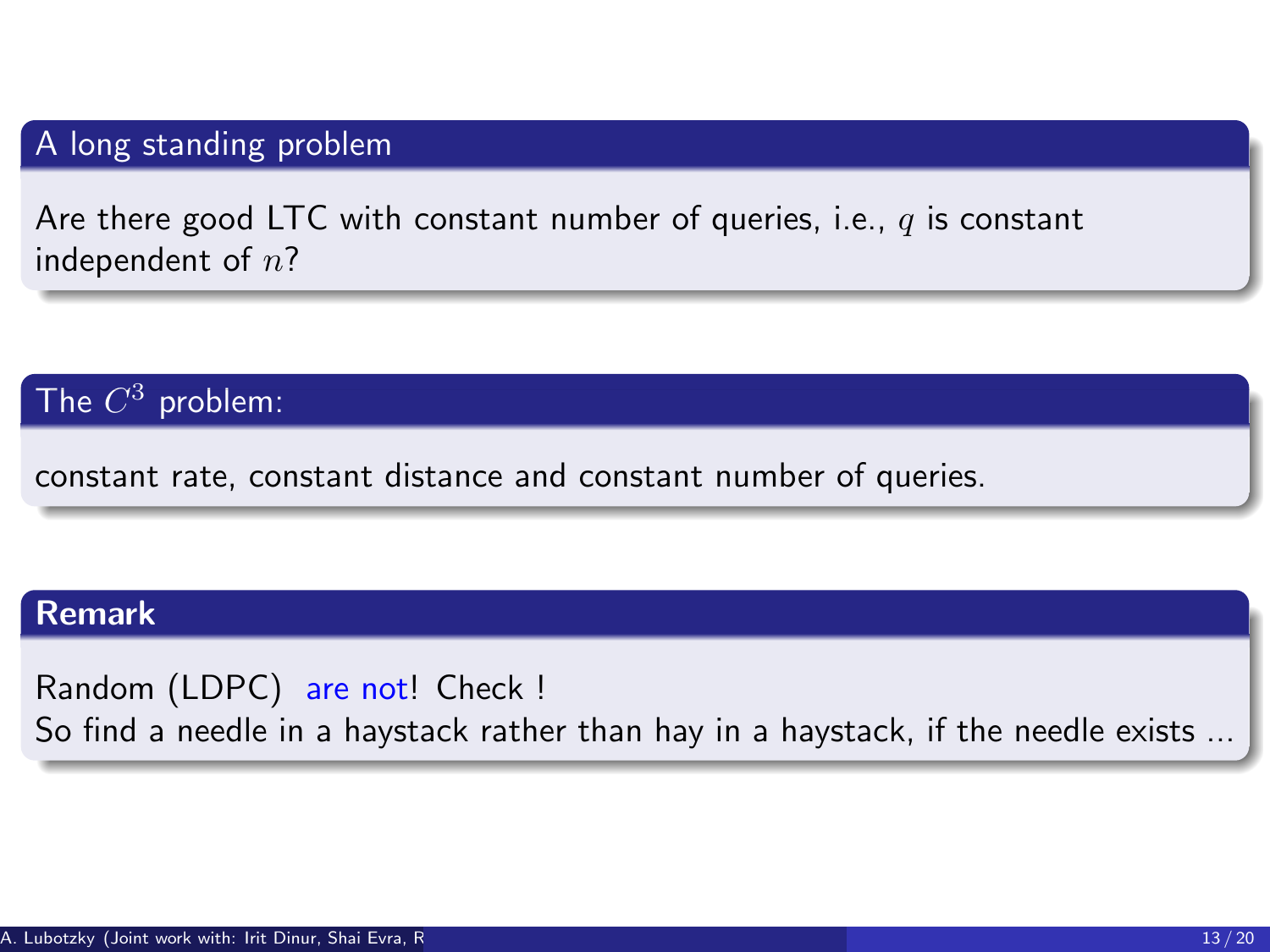Theorem: (I. Dinur, S. Evra, R. Livne, A. Lubotzky, S. Mozes)

Explicit construction of LTC good codes (with  $q$  constant).

"Constant rate and constant distance" **Remark** : Panteleev and Kalachev have independently provided a construction of LTC good codes.

**Our construction** Let G be a finite group with two symmetric sets of generators  $A$  and  $B$ .

Assume:

$$
1 \notin A \cup B
$$

and

(TNC) 
$$
\forall a \in A, b \in B, g \in G, g^{-1}ag \neq b
$$

i.e., no element of A is conjugate to an element of B and for simplicity assume also  $|A| = |B| = r$  and both  $Cay(G;A)$  and  $Cay(G;B)$  - the Cayley graphs are Ramanujan,

i.e.

 $\lambda(Cay(G;A)), \lambda(Cay(G;B)) < 2$ √  $r-1$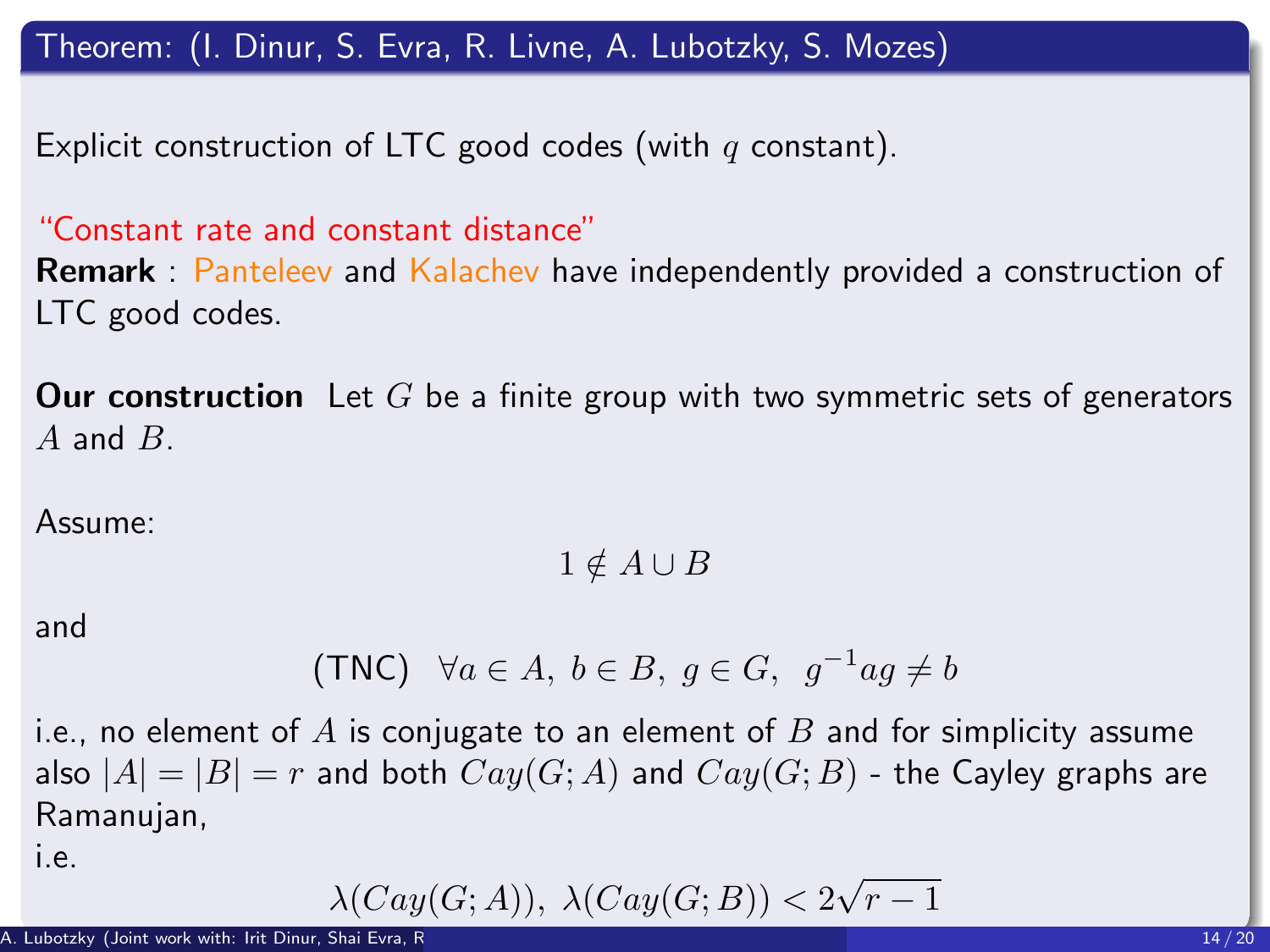Define the Left/Right Cayley Complex  $Cau(A; G; B)$  by letting A act on G from the left and  $B$  from the right, giving rise to the following squares:



Remark (TNC) ensures that all 4 vertices are different.

There are  $\frac{1}{4}|G|\cdot |A|\,|B|$  such squares.

(We take  $|A|\&|B|$  fixed and  $|G| \to \infty$ ).

Let  $C_A \leq \mathbb{F}_2^A$  a smooth code,  $C_B \leq \mathbb{F}_2^B$  and  $C_0 = C_A \otimes C_B$ 

**Note** The squares containing a vertex g are in  $1 - 1$  correspondence with  $A \times B$ .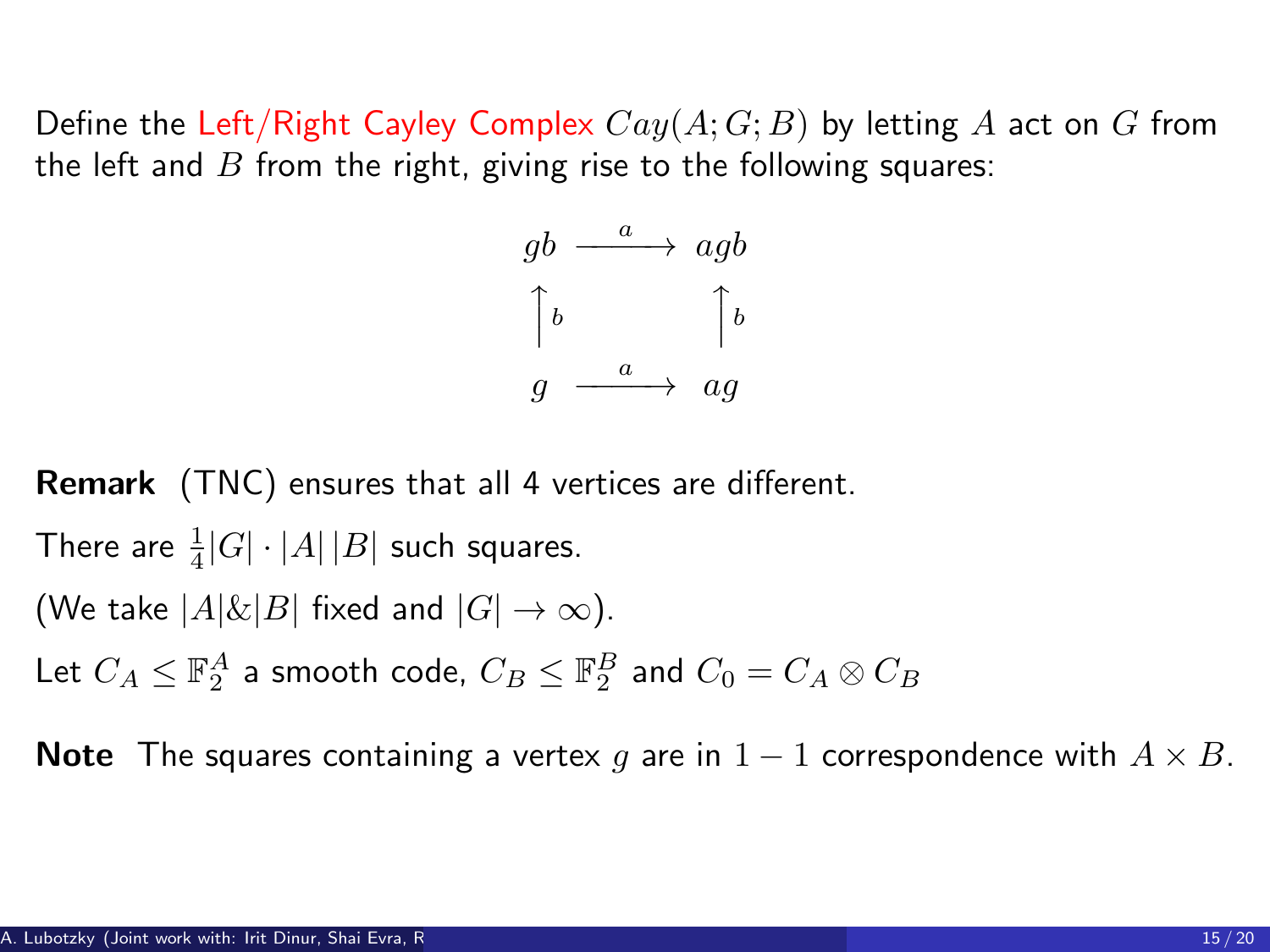We can define:

$$
W = \{f : \{\text{squares}\} \to \mathbb{F}_2\}
$$
  

$$
C = \{f \in W | f|_{\text{link}(g)} \in C_0, \forall g \in G\}
$$
  

$$
= \left\{f \in W \middle| \begin{array}{l} \forall \text{ edge } e \text{ of type } A, f|_{\text{link}(e)} \in C_B \\ \forall \text{ edge of type } B, f|_{\text{link}(e)} \in C_a \end{array} \right\}
$$

#### Theorem

Under suitable assumption on  $C_A, C_B \& r$  (large by fixed!)

This is a good LTC code.

The algorithm: Choose a random edge and check only  $r$  bits!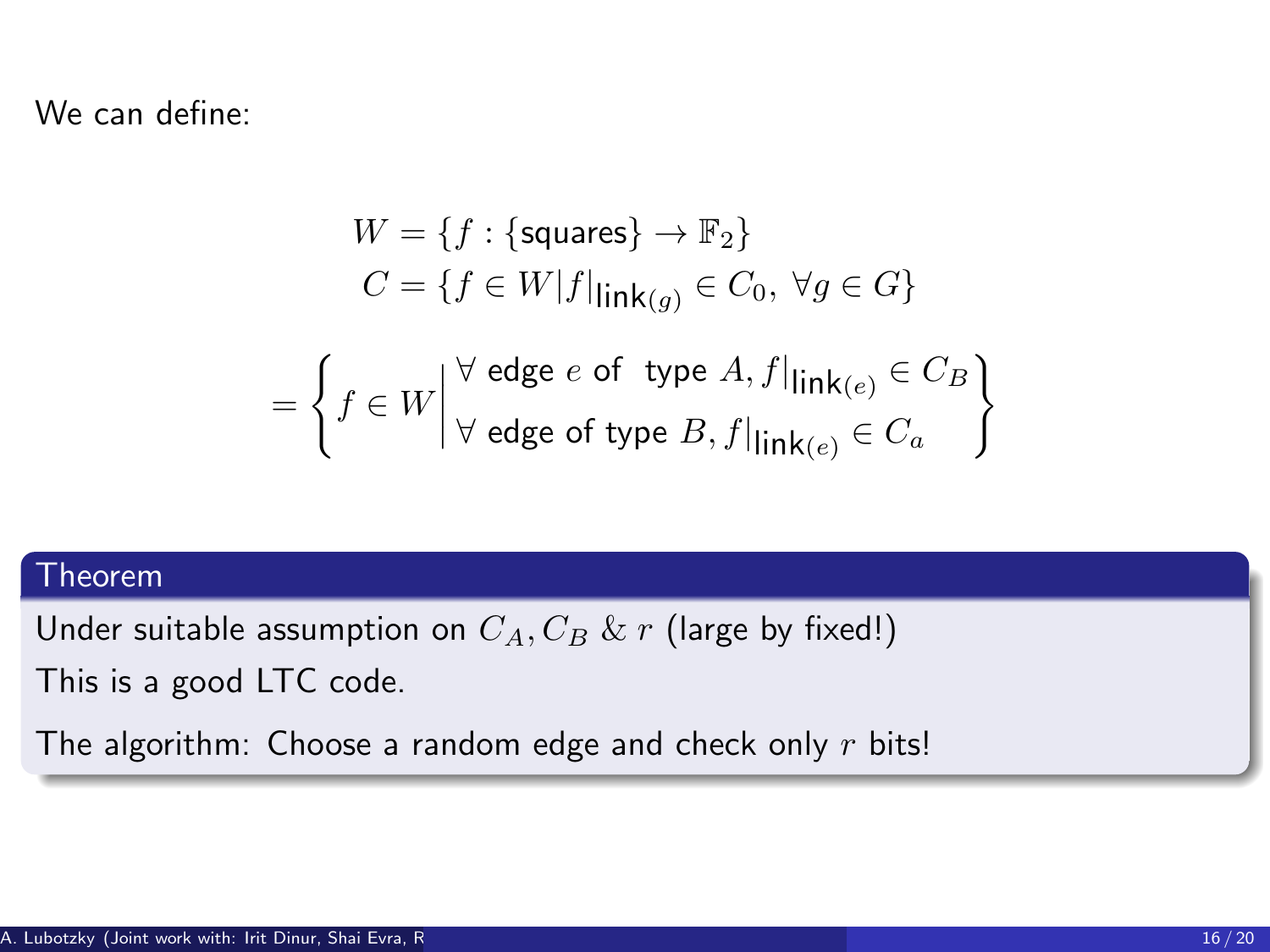The inspiration for codes on Left/Right Cayley complexes came from

HIGH DIMENSIONAL EXPANDERS (HDX)

**History**: Let G be a *p*-adic simple Lie group (e.g.  $G = SL_n(\mathbb{Q}_p)$ ) and  $\Gamma$  a cocompact lattice in  $G$ . In 1972, Garland proved Serre conjecture: For every  $1 \leq i < rank(G)$  (e.g.  $n-1$ ),  $H^i(\Gamma,V) = 0$ for every (finite dimensional) unitary representation of  $\Gamma$ . He proved it by showing "spectral gap" for the high-dimensional Laplacians.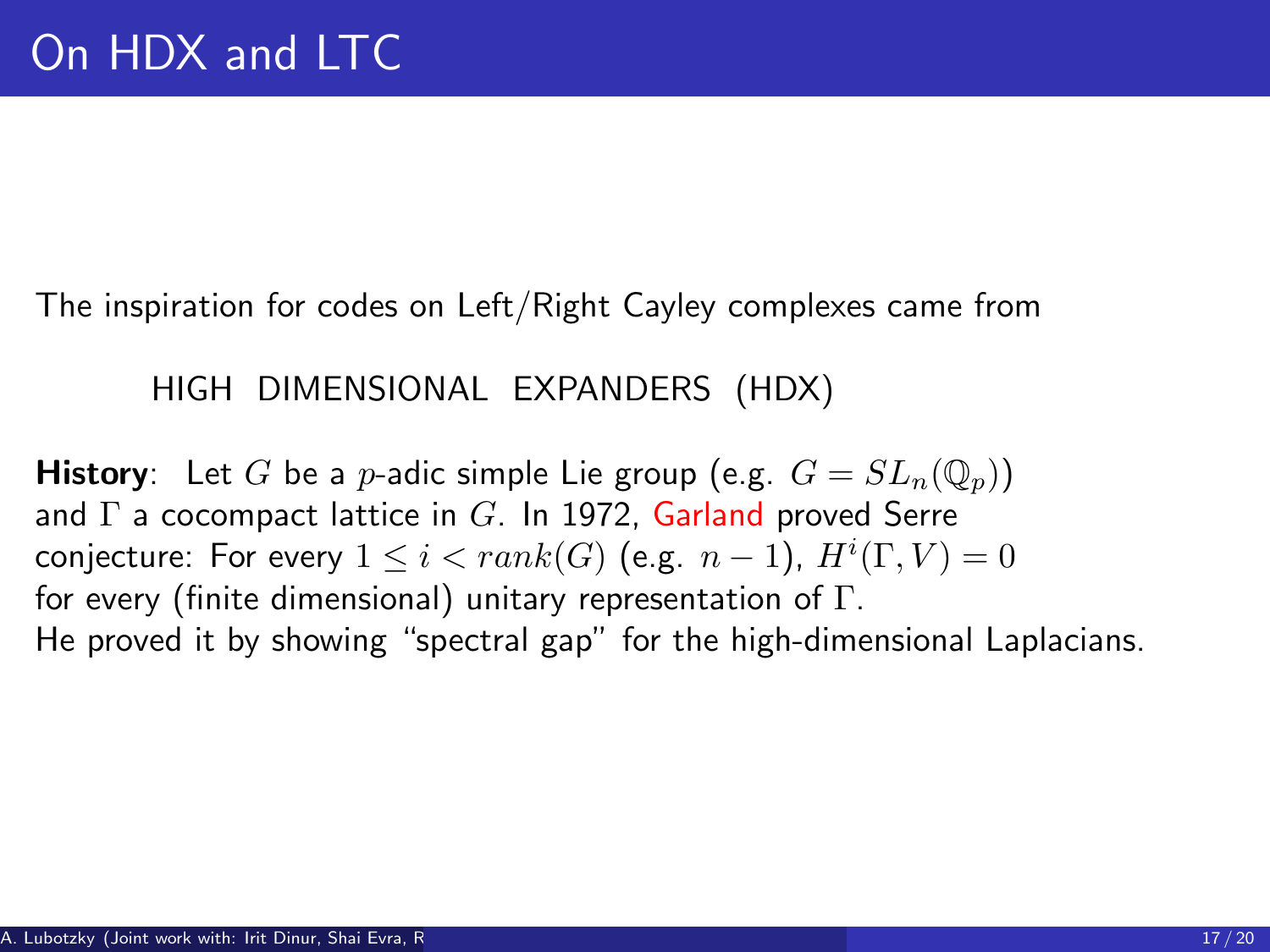Namely, let  $\beta$  be the Bruhat-Tits building associated with  $G$ . This is a constructible simplicial complex of dimension  $rank(G)$ . (So for  $SL_n(\mathbb{Q}_n)$ , this is a tree; the  $(p+1)$ -regular tree).

 $\Gamma \setminus \mathcal{B}$  is a finite simplicial complex and Serre's conjecture can be stated as a conjecture on  $\Gamma \setminus \mathcal{B}$ .

Garland deduced the spectral gap for the global Laplacians of  $\Gamma \setminus \mathcal{B}$  from strong spectral gaps of the links of  $\Gamma \setminus \mathcal{B}$  (which are the same as of  $B$  and are well understood Spherical/Flag complexes over finite fields.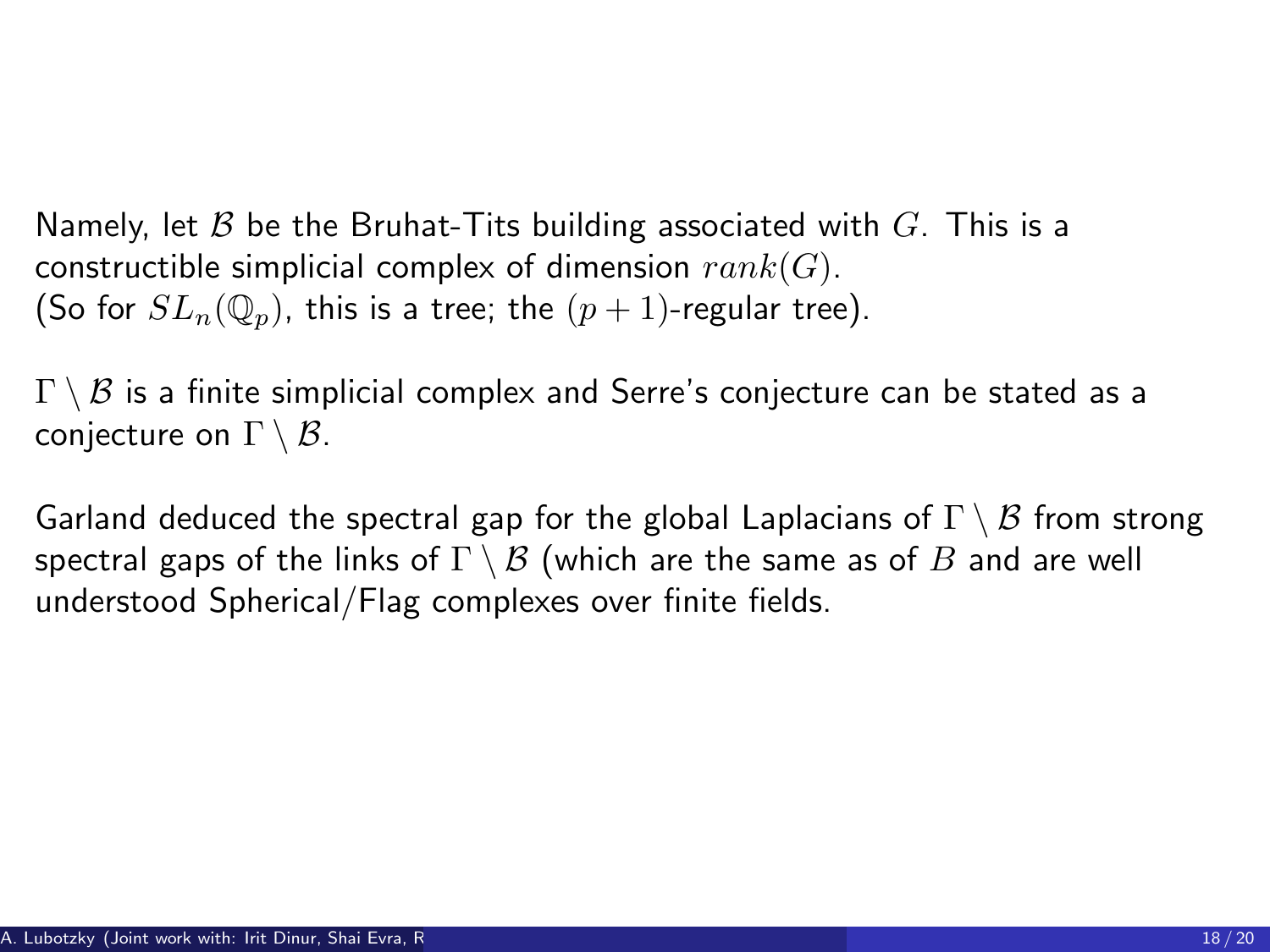The moral lesson for us:

- Garland proved a "local to global" result
- The result means nothing to graphs!

(Moreover, the LPS - Ramanujan graphs are excellent expanders ( $\equiv$  spectral gap) with large girth. But there are large girth graphs (hence locally isomorphic to the LPS's) which are not expanders.

- So, "local to global" is a high-dimensional phenomenon!
- $\Gamma \setminus \mathcal{B}$  above are (many times) Ramanujan complexes.